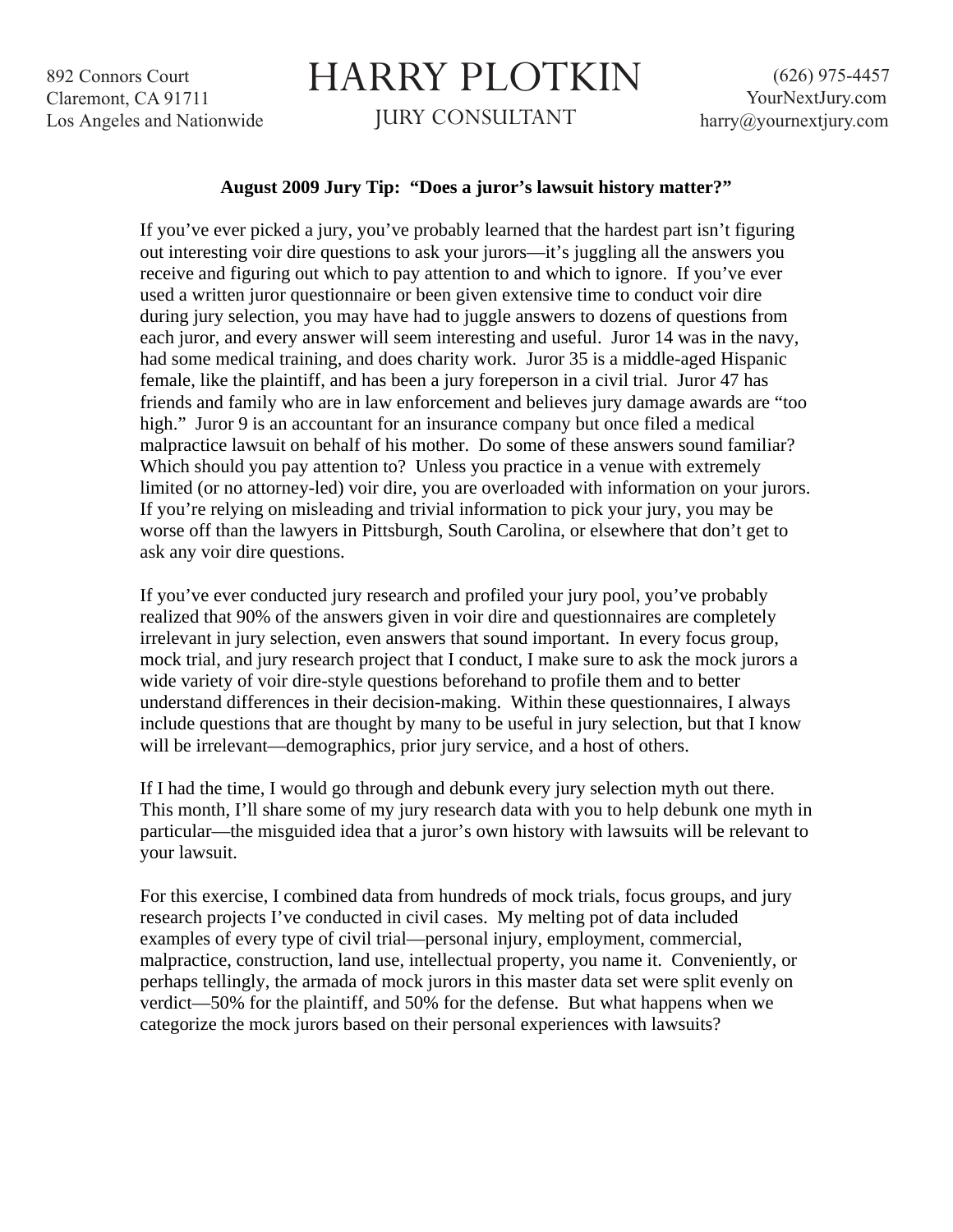28% of these mock jurors had reason to relate to the plaintiff—they had either filed a lawsuit themselves or had close friends or family members who had been plaintiffs. 10% of the mock jurors had reason to relate to the defendant—either they or a close friend or family member had been sued before. 5% of the mock jurors had been on both sides, and the remaining 57% had never been, or never had a relationship with, a plaintiff or defendant.

Conventional wisdom would suggest that the 'past defendants' should be highly unsupportive and skeptical of lawsuits, angry at plaintiffs and frivolous lawsuits, and more likely to give defendants the benefit of the doubt and defense verdicts. But curiously, these 'past defendants' only rendered defense verdicts 53% of the time. 47% of the time, they were pro-plaintiff.

The same conventional wisdom would suggest that the 'past plaintiffs' should be supportive of the right to sue, should identify and sympathize with current plaintiffs, and should be highly pro-plaintiff, as a group. You might be surprised to hear that 'past plaintiffs' rendered defense verdicts 57% of the time. Mock jurors who had filed lawsuits of their own, or who had friends or family who had, were slightly more prodefense than even the 'past defendants.'

Other than bursting the bubble of conventional wisdom, the lesson that should be learned from these numbers is that there is NO significant difference in juror decision-making between past plaintiffs and past defendants. Plaintiff attorneys, don't feel too comfortable with jurors who have filed lawsuits, but don't necessarily fear jurors who have been sued before. Defense attorneys, don't assume that a juror who has been unfairly sued will grind his axe for your client, but don't necessarily worry that a juror who has filed a lawsuit will feel suspicious toward your client simply for being sued.

The interesting lesson from this data is that the roles your jurors have played—plaintiff and defendant—don't matter, but their time in the courtroom does. Remember those uninitiated jurors who have never been in a lawsuit and don't have close friends and family who have? They're not quite as neutral as you might think—58% of them rendered plaintiff verdicts in mock trials. And what about the small group of jurors who have been on both sides of a lawsuit? You might imagine that their balanced perspectives would make them extra impartial and open-minded toward lawsuits, but this isn't the reality—67% of them rendered defense verdicts in mock trials. Lumping together the past plaintiffs, past defendants, and the 'both sides' jurors into one group reveals that 'lawsuit veterans' were only 42% pro-plaintiff, compared to 58% of the uninitiated.

I should point out that this exercise is far from a scientific study, but it does bring up fascinating questions about jurors, trust, and self-identification. First, why don't past plaintiffs and defendants identify with and support other plaintiffs and defendants? I would argue that the only juror attitudes that matter are their feelings about the situation your case involves. Jurors simply don't have generalized feelings about lawsuits that carry over to all types and cases and override how they feel about a particular situation.